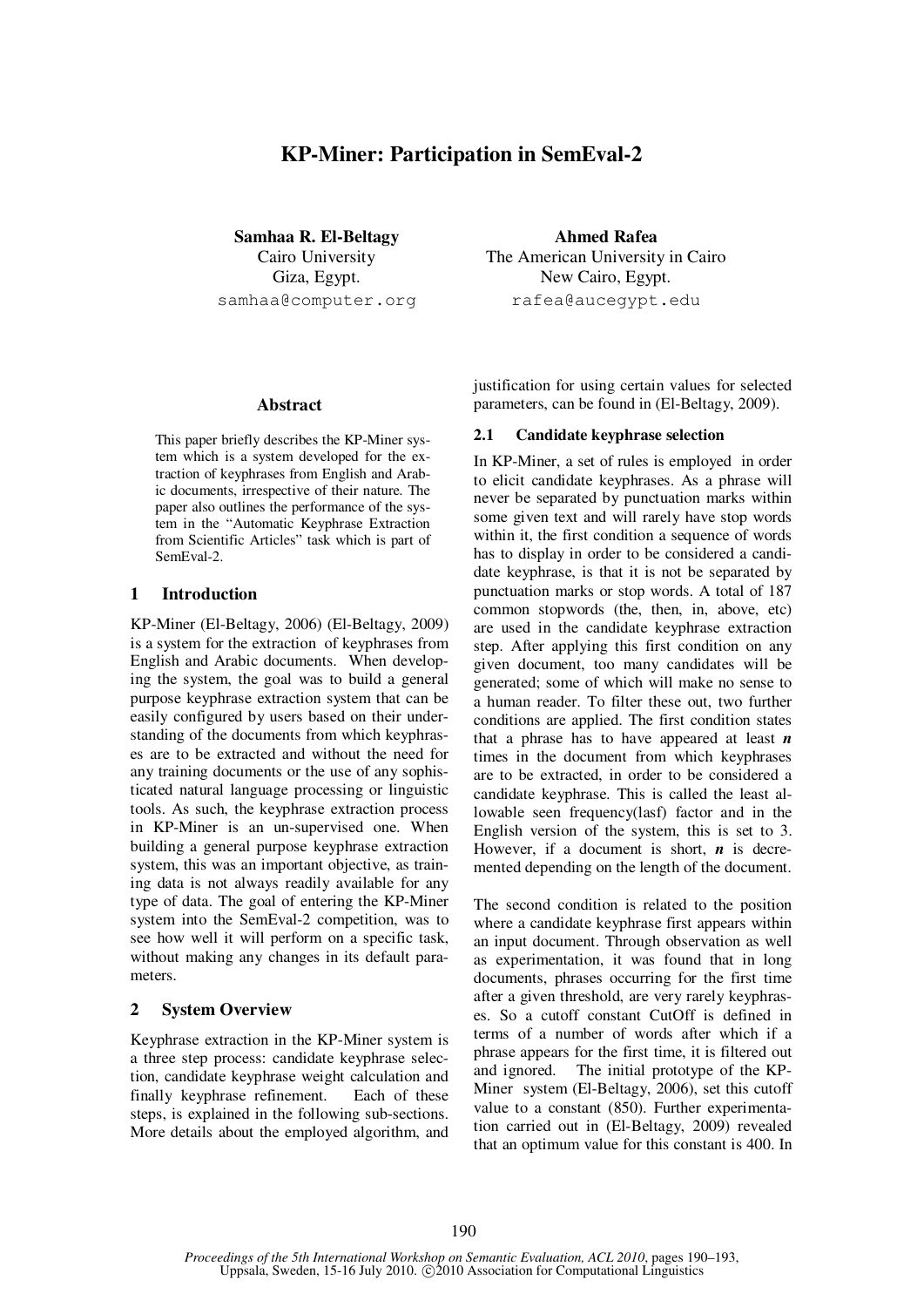the implementation of the KP-Miner system, the phrase extraction step described above is carried out in two phases. In the first phase, words are scanned until either a punctuation mark or a stop word is encountered. The scanned sequence of words and all possible n-grams within the encountered sequence where *n* can vary from 1 to sequence length-1, are stemmed and stored in both their original and stemmed forms. If the phrase (in its stemmed or original form) or any of its sub-phrases, has been seen before, then the count of the previously seen term is incremented by one, otherwise the previously unseen term is assigned a count of one. Very weak stemming is performed in this step using only the first step of the Porter stemmer (Porter, 1980). In the second phase, the document is scanned again for the longest possible sequence that fulfills the conditions mentioned above. This is then considered as a candidate keyphrase. Unlike most of the other keyphrase extraction systems, the devised algorithm places no limit on the length of keyphrases, but it was found that extracted keyphrases rarely exceed three terms.

### **2.2 Candidate keyphrases weight calculation**

Single key features obtained from documents by models such as TF-IDF (Salton and Buckley, 1988) have already been shown to be representative of documents from which they've been extracted as demonstrated by their wide and successful use in clustering and classification tasks. However, when applied to the task of keyphrase extraction, these same models performed very poorly (Turney, 1999). By looking at almost any document, it can be observed that the occurrences of phrases is much less frequent than the occurrence of single terms within the same document. So it can be concluded that one of the reasons that TF-IDF performs poorly on its own when applied to the task of keyphrase extraction, is that it does not take this fact into consideration which results in a bias towards single words as they occur in larger numbers. So, a boosting factor is needed for compound terms in order to balance this bias towards single terms. In this work for each input document *d* from which keyphrases are to be extracted, a boosting factor  $B_d$  is calculated as follows:

 $B_d=|N_d|/(|P_d| * \infty)$ 

and if  $B_d > \sigma$  then  $B_d = \sigma$ 

Here  $|N_d|$  is the number of all candidate terms in document  $\mathbf{d}$ ,  $|P_d|$  is the number of candidate terms whose length exceeds one in document *d* and  $\propto$  and  $\sigma$  are weight adjustment constants. The values used by the implemented system are 3 for  $\sigma$  and 2.3 for  $\propto$ .

To calculate the weights of document terms, the TF-IDF model in conjunction with the introduced boosting factor, is used. However, another thing to consider when applying TF-IDF for a general application rather than a corpus specific one, is that keyphrase combinations do not occur as frequently within a document set as do single terms. In other words, while it is possible to collect frequency information for use by a general single keyword extractor from a moderately large set of random documents, the same is not true for keyphrase information. There are two possible approaches to address this observation. In the first, a very large corpus of a varied nature can be used to collect keyphrase related frequency information. In the second, which is adopted in this work, any encountered phrase is considered to have appeared only once in the corpus. This means that for compound phrases, frequency within a document as well as the boosting factor are really what determine its weight as the idf value for all compound phrases will be a constant *c* determined by the size of the corpus used to build frequency information for single terms. If the position rules described in (El-Beltagy, 2009) are also employed, then the position factor is also used in the calculation for the term weights. In summary, the following equation is used to calculate the weight of candidate keyphrases whether single or compound:

 $w_{ij} = tf_{ij} * idf * B_i * P_f$ **Where:** 

$$
w_{ij}
$$
 = weight of term  $t_j$  in Document D<sub>i</sub>

 $tf_{ij}$  = frequency of term  $t_j$  in Document D<sub>i</sub>

- $idf = log_2$  N/n where *N* is the number of documents in the collection and *n* is number of documents where term  $t_i$  occurs at least once. If the term is compound, *n* is set to 1.
- $B_i$  = the boosting factor associated with doc*ument* D<sup>i</sup>
- *Pf= the term position associated factor. If position rules are not used this is set to 1.*

## **2.3 Final Candidate Phrase List Refinement**

The KP-Miner system, allows the user to specify a number  $n$  of keyphrases s/he wants back and uses the sorted list to return the top *n* keyphrases requested by the user. The default number of  $\boldsymbol{n}$  is five. As stated in step one, when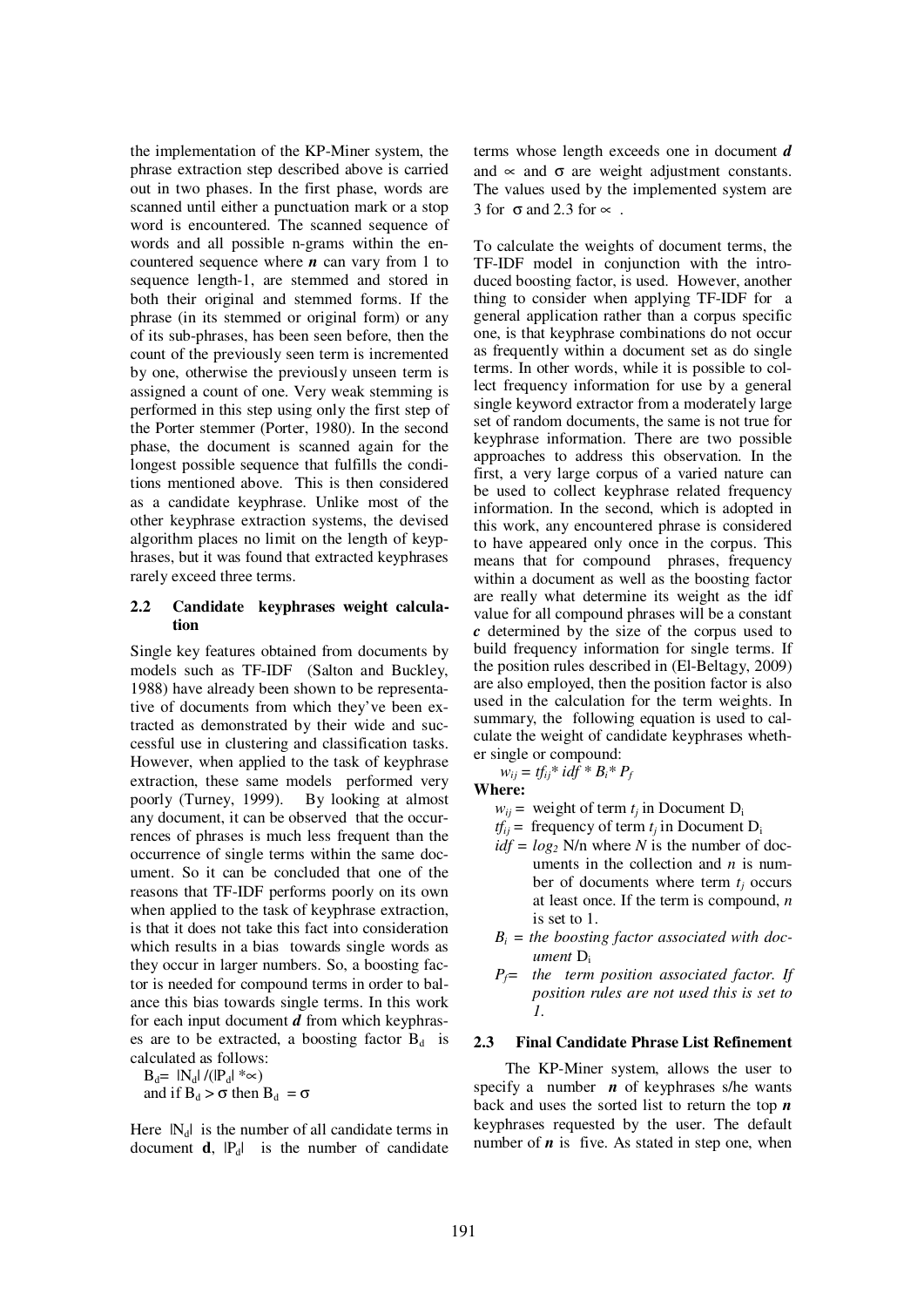generating candidate keyphrases, the longest possible sequence of words that are uninterrupted by possible phrase terminators, are sought and stored and so are sub-phrases contained within that sequence provided that they appear somewhere in the text on their own. For example, if the phrase 'excess body weight' is encountered five times in a document, the phrase itself will be stored along with a count of five. If the sub-phrase , 'body weight', is also encountered on its own, than it will also be stored along with the number of times it appeared in the text including the number of times it appeared as part of the phrase 'excess body weight'. This means that an overlap between the count of two or more phrases can exist. Aiming to eliminate this overlap in counting early on can contribute to the dominance of possibly noisy phrases or to overlooking potential keyphrases that are encountered as sub-phrases. However, once the weight calculation step has been performed and a clear picture of which phrases are most likely to be key ones is obtained, this overlap can be addressed through refinement. To refine results in the KP-Miner system, the top  $n$  keys are scanned to see if any of them is a sub-phrase of another. If any of them are, then its count is decremented by the frequency of the term of which it is a part. After this step is completed, weights are recalculated and a final list of phrases sorted by weight, is produced. The reason the top  $n$  keys rather than all candidates, are used in this step is so that lower weighted keywords do not affect the outcome of the final keyphrase list. It is important to note that the refinement step is an optional one, but experiments have shown that in the English version of the system, omitting this step leads to the production of keyphrase lists that match better with author assigned keyword. In (El-Beltagy, 2009) the authors suggested that employing this step leads to the extraction of higher quality keyphrases. Experimentation carried out on the Gold standard dataset provided by the organizers of the SemEval-2 competition on "Keyphrase Extraction from Scientific Documents" and described in the next section, seems to suggest that this idea is a valid one.

# **3 Participation in the SemEval-2 Competition**

One of the new tracks introduced to SemEval this year is a track dedicated entirely to keyphrase extraction from scientific articles. The task was proposed with the aim of providing participants with "the chance to compete and benchmark" this technology (SemEval2, 2010).

In this competition, participants were provided with 40 trial documents, 144 training documents, and 100 test documents. For the trial and training data, three sets of answers were provided: author-assigned keyphrases, reader-assigned keyphrases, and finally a set that is simply a combination between the 2 previous sets. Unlike authorassigned keyphrases, which may or may not occur in the content, all reader-assigned keyphrases were said to have been extracted from the papers. The participants were then asked to produce the top 15 keyphrases for each article in the test document set and to submit the stemmed version of these to the organizers.

Evaluation was carried out in the traditional way in which keyphrase sets extracted by each of the participants were matched against answer sets (i.e. author-assigned keyphrases and readerassigned keyphrases) to calculate precision, recall and F-score. Participants were then ranked by F-score when extracting all 15 keyphrases.

Since the KP-miner system is an unsupervised keyphrase extraction system, no use was made of the trial and training data. The system was simply run of the set of test documents, and the output was sent to the organizers. 2 different runs were submitted: one produced used the initial prototype of the system, (El-Beltagy, 2006), while the second was produced using the more mature version of the system (El-Beltagy, 2009). Both systems were run without making any changes to their default parameters. The idea was to see how well the KP-Miner would fair among other keyphrase extraction systems without any additional configuration. The more mature version of the system performed better when its results were compared to the author-reader combined keyphrase set and consequently was the one whose final results were taken into consideration in the competition. The system ranked at 2 , with a tie between it and another system when extracting 15 keyphrases from the combined keypharse set. The results are shown in table 1.

|                 | <b>Precision</b> | Recall   | <b>F-Score</b> |
|-----------------|------------------|----------|----------------|
| <b>HUMB</b>     | 27.2%            | 27.8%    | 27.5%          |
| <b>WINGNUS</b>  | 24.9%            | 25.5%    | 25.2%          |
| <b>KP-Miner</b> | $24.9\%$         | $25.5\%$ | $25.2\%$       |
| <b>SZTERGAK</b> | 24.8%            | 25.4%    | 25.1%          |
| ICL             | 24.6%            | 25.2%    | 24.9%          |
| <b>SEERLAB</b>  | 24.1%            | 24.6%    | 24.3%          |